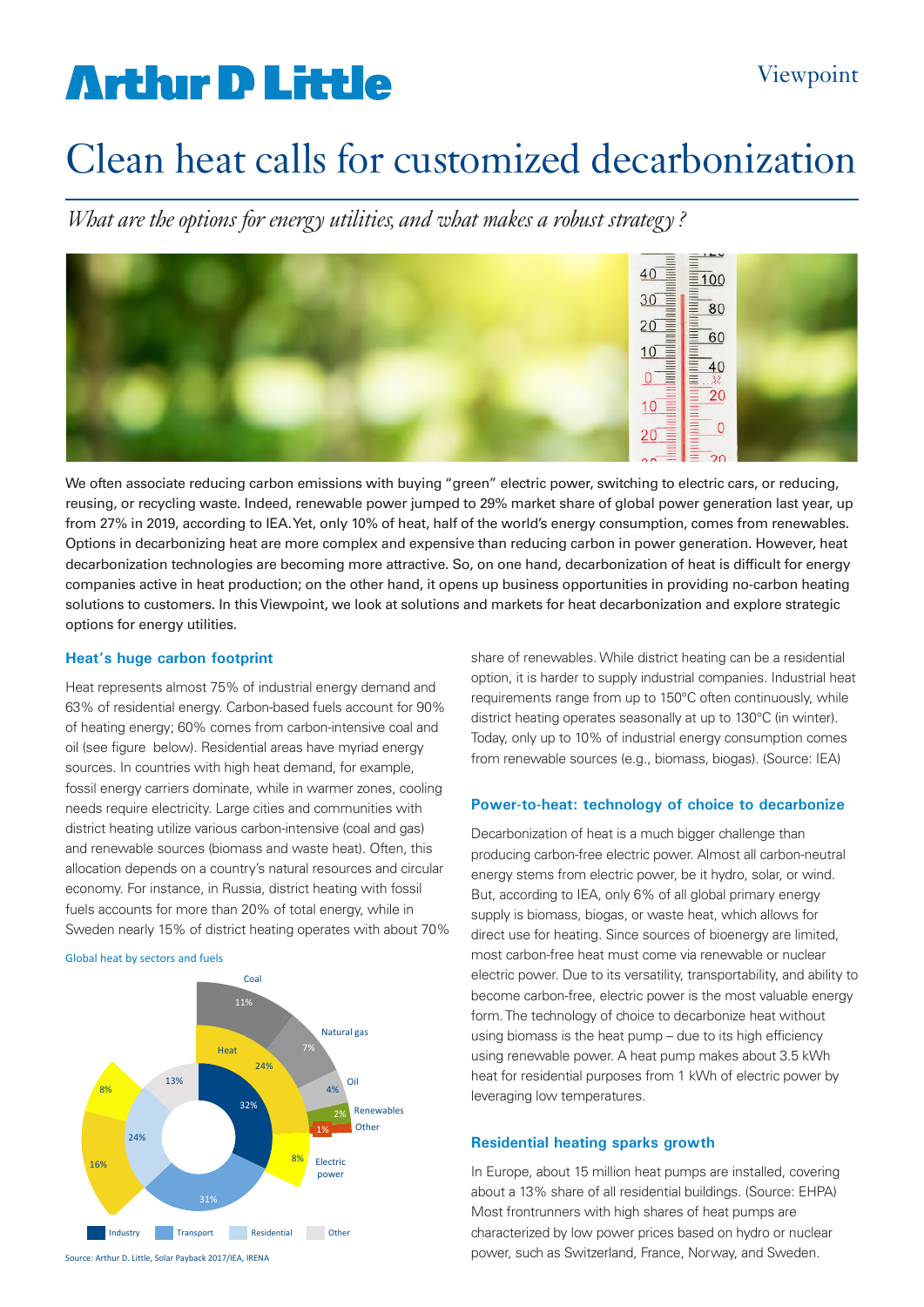## Viewpoint

# **Artlur D Little**

While heat pumps still have a niche position in many markets, increased growth is coming. By 2025, sales are expected to rise significantly due to tighter carbon regulation, especially carbon tax on oil and gas and energy efficiency targets for new buildings. Biomass will stagnate, while solar thermal gets an extra boost.

The number one growth driver is the housing new build rate. In new or energetically revamped homes, built according to recent energy standards, heat pumps have a clear financial advantage. They can be utilized in older homes as well if some energy efficiency basics are fulfilled (e.g., insulating glass windows). Some governments offer subsidies; for example, there are considerable investment grants in Germany to foster energetic refurbishment and heat pumps. But growth of power-to-heat doesn't come easy. In some markets, electric power prices are high even with existing heat pump tariffs. Ground-source heat pumps have a higher efficiency than air-source heat pumps but require costly ground collectors or ground probe drilling. Backup heat and hot water supply can come on top of this investment.

### **Decarbonizing district heating**

District heating is common worldwide, especially in countries with lower temps. This efficient method, mostly occurring in large cities, can supply heat to a vast customer base in close vicinity using combined power and heat synergies, waste heat recovery, and large thermal power plants. Recently, local heating grids are springing up in efforts to supply a neighborhood or small district. Low-temp grids, however, are rarely used as an option to avoid loss of thermal energy. Here, grid temperature is reduced to up to 50°C, enough to supply heat pumps at customer sites and produce individual high-temp heat, allowing for decarbonization of heat by integrating heat pumps efficiently. Most district heating systems are operated with fossil fuels or – to a lower extent – with biomass or waste.

District heating has a twofold relation to decarbonization: (1) it must be decarbonized; (2) a decarbonized heat grid can connect more buildings to supply clean heating. District heating as a strategy decarbonizes cities in an efficient, (relatively) easy, and cost-efficient way for a large number of end customers – and it helps win new customers.

### **Industrial heat challenges**

Heat enables manufacturing processes in paper, food, chemical, and many other industries. Many industries have specific heat requirements, mainly high-temp grades and a high-temp quality to ensure conformance with quality standards. According to the European Commission, half of European industrial heat demand expected for 2030 is above 500°C. Waste heat as a byproduct, or as remaining energy that cannot be used for the industrial process, can be captured via a heat exchanger

and transported to another heat sink (e.g., neighboring firms for room heating or warm water). Moreover, cool air or water generated as a byproduct from a neighboring heat pump user can be reused. Thus, warehousing with heat demand can create mutual benefits with the cooling demand of a neighboring food company.

Power-to-heat technologies for producing carbon-free, hightemp heat include electrode boilers and high-temp heat pumps with maximum temperatures of 240°C and 200°C, respectively. Current low gas prices delay industrial deployment of power-to-heat solutions in this temperature level. Not all heat requirements can be fulfilled by power-to-heat, since high temps above 240°C are not commercially available. Instead, other carbon-free energy sources like renewable power or green hydrogen and green gas must be used.

#### **Green hydrogen in heating**

Green hydrogen produced via electrolysis from renewable power, mainly wind and solar, can be used for heating either pure in fuel cells or dedicated hydrogen boilers, or as synthetic green methane made from hydrogen and  $\mathsf{CO}_2$  captured from the air. The hydrogen source and the conversion of hydrogen to heat both significantly impact cost (see figure below).

From a consumer point of view, using hydrogen can be more expensive than a heat pump, including an auxiliary boiler for the coldest hours of the year. However, hydrogen might be justified when heat pumps are inefficient (e.g., in city quarters with many old buildings where insulation is not possible or allowed). From a national/municipal point of view, hydrogen could be preferred for several reasons: existing gas grids/storage can be reused with minor investments in upgrading to hydrogen; imported hydrogen could avoid bottlenecks in renewable power for end customer; when adding hydrogen natural gas, customers have no change issues with new boilers, and so on. Distributing pure





Data for Germany; investment and operating costs (incl.. gas supply) based on 2021 prices (for hydrogen and hydrogen boilers) – Arthur D. Little estimate Source: BDEW Heizkostenvergleich 2021; for a single-family home, Arthur D. Little analysis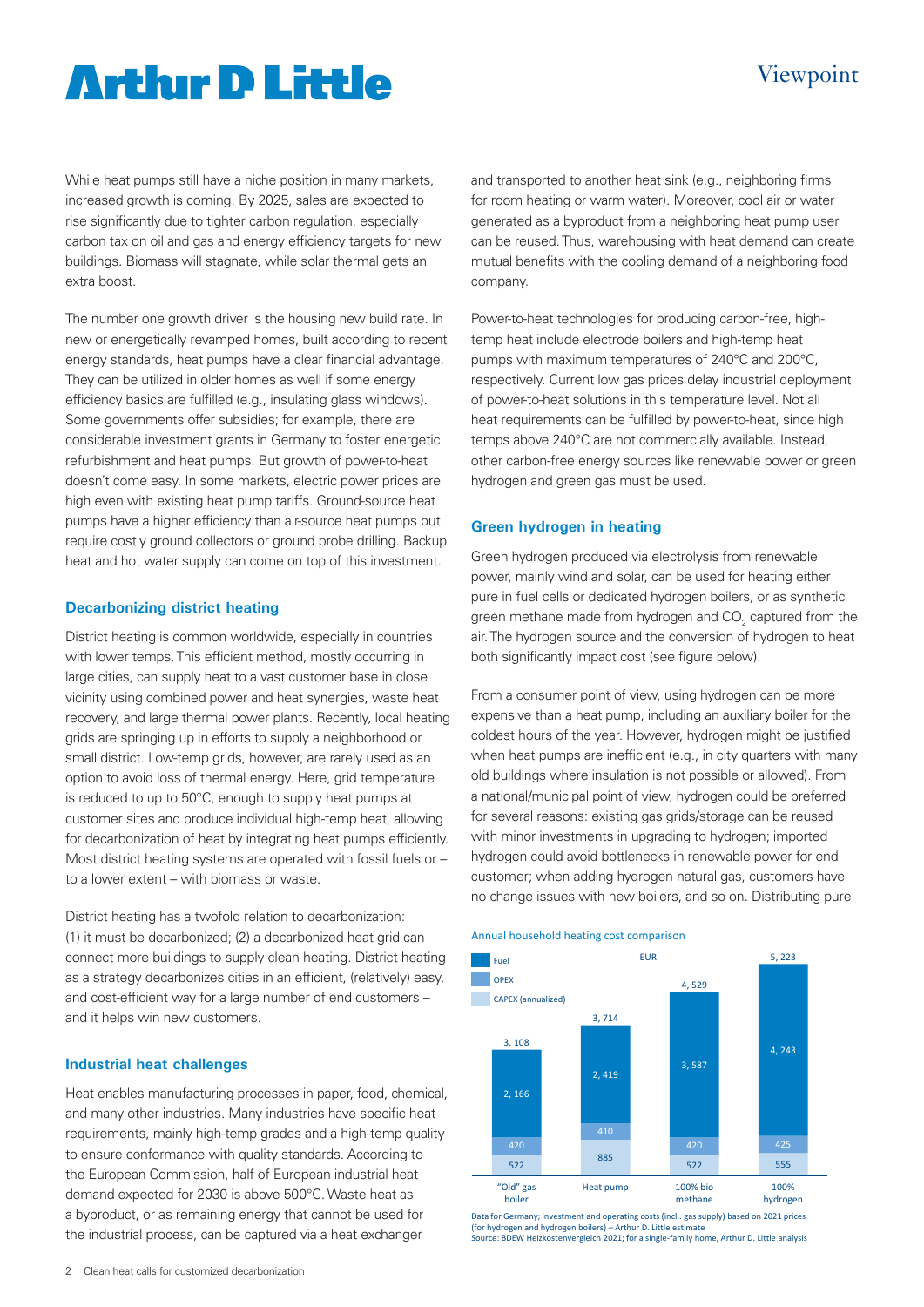## Viewpoint

# **Arthur D Little**

hydrogen through gas grids is not yet practiced; however, it is currently being tested (e.g., by gas grid operators in the UK and Germany).

Hydrogen comes into play for large-scale, long-term storage of renewable power – usually seasonal when wind or solar are unavailable in sufficient capacities. However, dedicated turbines or fuel cells are needed to make use of it. If only heat is required, hydrogen can be burned in hydrogen-ready boilers. In district heating, hydrogen – combined with solar photovoltaics (PV) and electrolysis – could provide energy autonomy locally; however, this comes at a high CAPEX/OPEX level.

### **Options for cities**

Supplying all fossil-heated buildings via heat pumps is possible but not necessarily optimal. When we consider various building types, heat supply, utilization purposes, building ages, insulation, and so forth, clearly there are many different configurations of a heat infrastructure for a town or city quarter. All that calls for a systematic, holistic planning approach for energy. There are at least three basic configurations for a decarbonized city/quarter heating solution (see figure below):

- **n** Green district heat. Utilizes existing heat grids and plants; however, operates carbon-free. Depending on heat requirements, biomass, green gas, or large heat pumps are suitable solutions. Final solution depends on required temps and available infrastructure/fuels. The key advantage is time to market. By switching fuel in a heat plant, thousands of homes/offices can be supplied with carbon-free heat. Also, grid extensions are possible with limited incremental investment in more heat pipes. Customers do not need to invest, switch heating behavior, or make changes to their homes. Overall, this is a smart solution; however, it requires an existing heat grid or a heat grid new build, which needs high commitment from potential end users and the municipality.
- **Green gas.** Reuses existing gas grid and customer gas boilers; however, 100% green gas is either hydrogen from renewable power, synthetic gas from renewable hydrogen, or biogas. Biogas is a short-term solution, allowing for switching to hydrogen or synthetic carbon-free gas later.

#### Basic carbon-free city/quarter heating options



It is also fast to implement and leaves the customer with the choice of when and how to switch (at least for homes with dedicated gas boiler).

**Heat pump.** Requires building owner's decision to make significant investment in equipment, thermal insulation, and new radiators. For apartment buildings, a dedicated hot water supply at minimum temperatures requires an extra heating source. The speed at which the transformation of a city/quarter can take place with heat pumps is low; it depends almost completely on the single homeowner's decision. However, in new builds, recent energy efficiency requirements make heat pumps the solution of choice.

#### **What's on the horizon for energy utilities?**

Decarbonization calls for a massive transformation of the still-dominating fossil fuel–based heat economy. This will greatly impact most energy utilities: from gas downstream to power and heat generation to energy service providers. At first glance, power-to-heat creates both positive and negative effects, depending on the business. As an energy supplier, reducing carbon means less demand for fossil gas (or oil) but more demand for electric power. Even stronger is the impact on gas-based heat contracting companies, which might lose customers over time. Plus, due to the huge amount of carbon emissions from heat generation, energy companies will face a negative impact on their core business (especially gas or traditional heat suppliers) but also can identify a wide range of customer solutions, bringing in new business. With myriad carbon-free heating solutions, however, companies can tap multiple new revenue sources. For example, replacing today's oil or gas heating via grid or solar-powered heat pumps could bring additional revenues and higher customer retention through leasing/contracting.

### **What should energy utilities do?**

The impact of the energy transition has been identified by most utilities some years ago, considering the growth of renewable power generation, energy storage, energy efficiency policies, smart grid, and smart home/building technologies. Strategies and initiatives around these topics were and still are the answer. Comprehensive, radical decarbonization toward zero carbon will have a tremendous impact on heat emissions within the next 25 years; however, this is an unprecedented challenge.

A key strategy is to select the right ambition level that fits best to the market environment and the utility's purpose:

**Wait and see.** This is a reactive approach, where action is taken when regulations require it or a clear, lasting change in market conditions is obvious. This might mean staying the course with gas sales and existing heat grid, as long as regulatory requirements are not forcing change.